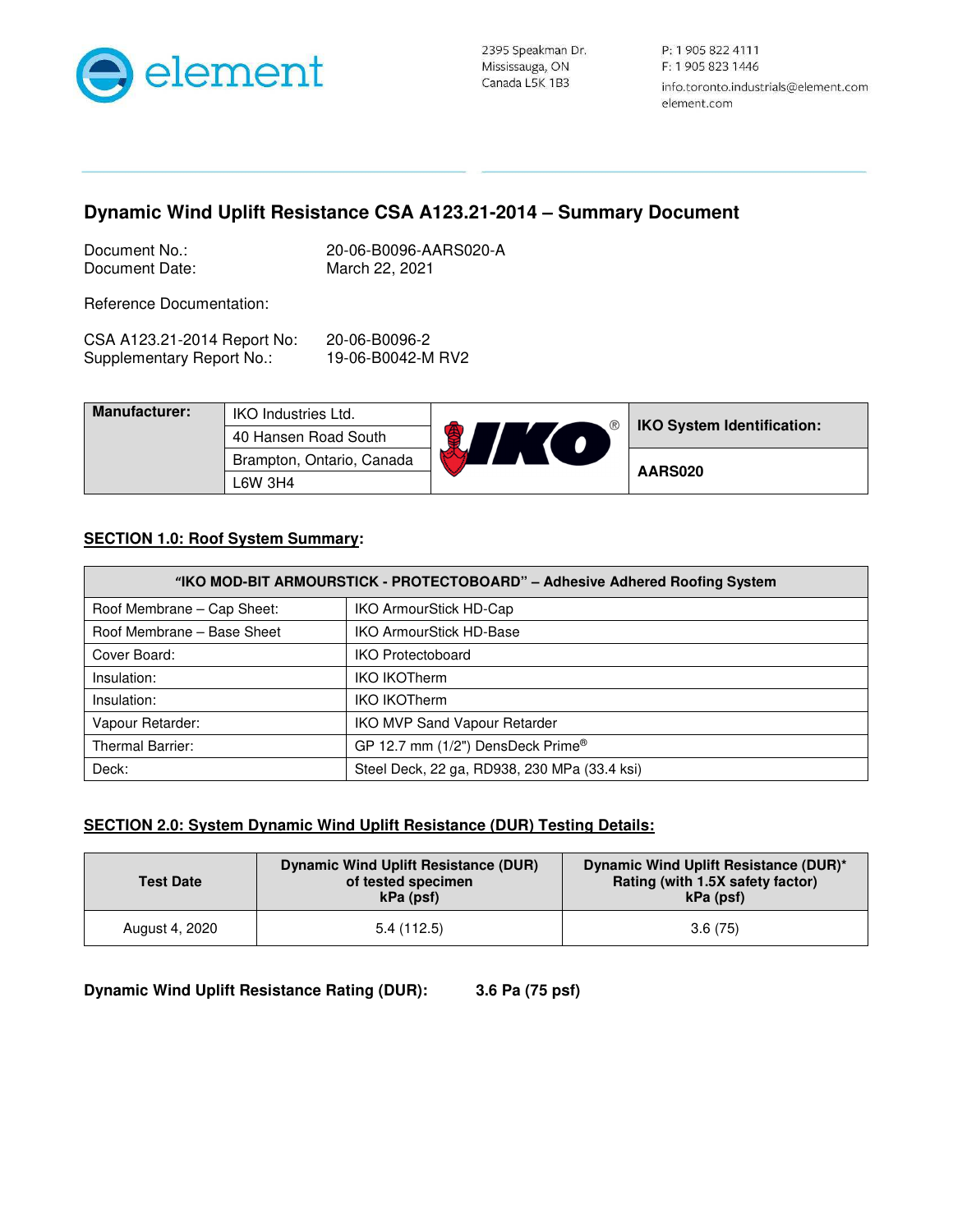## **SECTION 3.0: Tested Product and Substitutable Products:**

| <b>Roof Membrane (Cap Sheet)</b> |                                                                                                     |  |
|----------------------------------|-----------------------------------------------------------------------------------------------------|--|
| <b>Tested Product</b>            | <b>IKO ArmourStick HD-Cap</b>                                                                       |  |
| <b>Product Size</b>              | Roll Width: 1 m (39.6"), roll Length 8 m (26.2'), 4.5 mm (0.18" Thick) with 90 mm (3.5")<br>Overlap |  |
| <b>Attachment Method</b>         | Self-adhered to base sheet                                                                          |  |
| <b>Substitutable Product(s)</b>  |                                                                                                     |  |
| <b>Manufacturer</b>              | <b>Product Identification</b>                                                                       |  |
| <b>IKO Industries Ltd.</b>       | ArmourStick PrevENt                                                                                 |  |

| <b>Roof Membrane (Base Sheet)</b> |                                                                                                      |  |
|-----------------------------------|------------------------------------------------------------------------------------------------------|--|
| Tested Product                    | <b>IKO ArmourStick HD-Base</b>                                                                       |  |
| <b>Product Size</b>               | Roll Width: 1 m (39.6"), roll Length 10 m (33'), 2.5 mm (0.0984" Thick) with 90 mm (3.5")<br>Overlap |  |
| <b>Attachment Method</b>          | Self-adhered to substrate primed with IKO S.A.M. adhesive                                            |  |
| <b>Substitutable Product(s)</b>   |                                                                                                      |  |
| <b>Manufacturer</b>               | <b>Product Identification</b>                                                                        |  |
| n/a                               | n/a                                                                                                  |  |

| <b>Cover Board</b>              |                                             |  |
|---------------------------------|---------------------------------------------|--|
| <b>Tested Product</b>           | <b>IKO Protectoboard</b>                    |  |
| <b>Product Size</b>             | 4.8 x 1220 x 1524 mm (3/16" x 4' x 5')      |  |
| <b>Attachment Method</b>        | Ribbon adhered with IKO Millennium adhesive |  |
| <b>Fastening Rate</b>           | 305 mm (12") o.c.                           |  |
| <b>Substitutable Product(s)</b> |                                             |  |
| <b>Manufacturer</b>             | <b>Product Identification</b>               |  |
| n/a                             | n/a                                         |  |

| <b>Insulation (Top Layer)</b>   |                                             |                             |                         |
|---------------------------------|---------------------------------------------|-----------------------------|-------------------------|
| <b>Tested Product</b>           | <b>IKO IKOTherm</b>                         |                             |                         |
| <b>Product Size</b>             | 38 x 1220 x 1220 mm (1.5" x 4' x 4')        |                             |                         |
| <b>Attachment Method</b>        | Ribbon adhered with IKO Millennium adhesive |                             |                         |
| <b>Fastening Rate</b>           | 305 mm (12") o.c.                           |                             |                         |
| <b>Substitutable Product(s)</b> |                                             |                             |                         |
| <b>Manufacturer</b>             | <b>Product Identification</b>               |                             |                         |
|                                 | <b>IKOTherm III</b>                         | IKOTherm 25 psi             | IKOTherm III 25 psi     |
| IKO Industries Ltd.             | <b>IKOTherm Tapered</b>                     | <b>IKOTherm III Tapered</b> | IKOTherm 25 psi Tapered |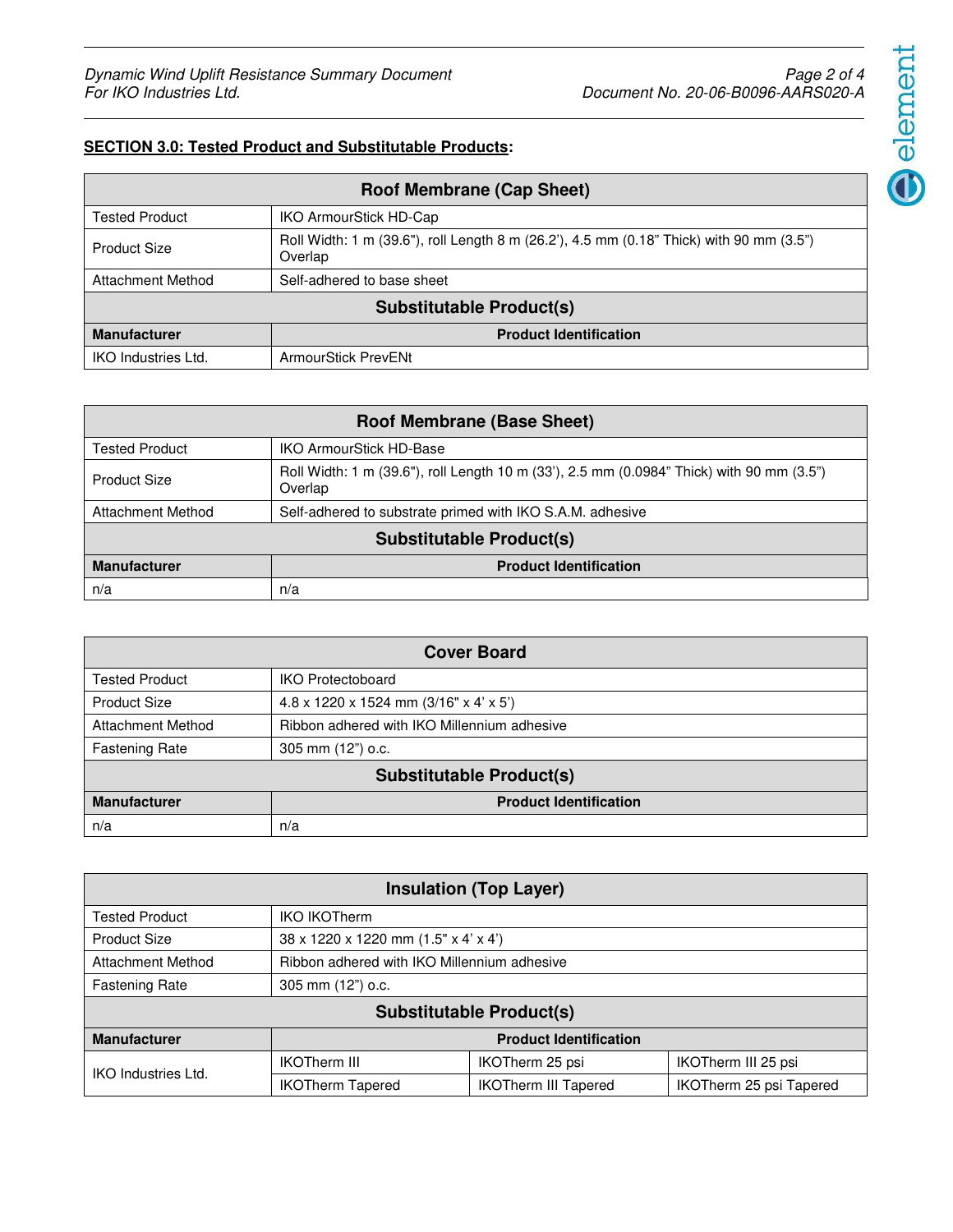

| <b>Insulation (Bottom Layer)</b> |                                             |                                      |                         |  |
|----------------------------------|---------------------------------------------|--------------------------------------|-------------------------|--|
| <b>Tested Product</b>            | <b>IKO IKOTherm</b>                         |                                      |                         |  |
| <b>Product Size</b>              |                                             | 38 x 1220 x 1220 mm (1.5" x 4' x 4') |                         |  |
| <b>Attachment Method</b>         | Ribbon adhered with IKO Millennium adhesive |                                      |                         |  |
| <b>Fastening Rate</b>            | 305 mm (12") o.c.                           |                                      |                         |  |
| <b>Substitutable Product(s)</b>  |                                             |                                      |                         |  |
| <b>Manufacturer</b>              | <b>Product Identification</b>               |                                      |                         |  |
| IKO Industries Ltd.              | <b>IKOTherm III</b>                         | IKOTherm 25 psi                      | IKOTherm III 25 psi     |  |
|                                  | <b>IKOTherm Tapered</b>                     | <b>IKOTherm III Tapered</b>          | IKOTherm 25 psi Tapered |  |

| <b>Vapour Retarder</b>          |                                                           |  |
|---------------------------------|-----------------------------------------------------------|--|
| <b>Tested Product</b>           | <b>IKO MVP Sand Vapour Retarder</b>                       |  |
| <b>Product Size</b>             | Roll Width: 0.9 m (36"), roll Length 24.4 m (80')         |  |
| <b>Attachment Method</b>        | Self-adhered to substrate primed with IKO S.A.M. adhesive |  |
| <b>Fastening Rate</b>           | n/a                                                       |  |
| <b>Substitutable Product(s)</b> |                                                           |  |
| <b>Manufacturer</b>             | <b>Product Identification</b>                             |  |
| IKO Industries Ltd.             | ArmourGard Ice and Water Protector Commercial             |  |

| <b>Thermal Barrier</b>          |                                             |  |
|---------------------------------|---------------------------------------------|--|
| <b>Tested Product</b>           | GP DensDeck Prime®                          |  |
| <b>Product Size</b>             | 12.7 x 1220 x 2440 mm $(1/2"$ x 4' x 8')    |  |
| <b>Attachment Method</b>        | Ribbon adhered with IKO Millennium adhesive |  |
| <b>Fastening Rate</b>           | 305 mm (12") o.c.                           |  |
| <b>Substitutable Product(s)</b> |                                             |  |
| <b>Manufacturer</b>             | <b>Product Identification</b>               |  |
| n/a                             | n/a                                         |  |

| <b>Assembly Adhesive Securement</b> |                                          |
|-------------------------------------|------------------------------------------|
| <b>Tested Product</b>               | IKO Millennium adhesive – ribbon adhered |
| <b>Fastening Rate</b>               | 305 mm (12") o.c.                        |
| <b>Substitutional Product(s)</b>    |                                          |
| <b>Manufacturer</b>                 | <b>Product Identification</b>            |
| n/a                                 | n/a                                      |